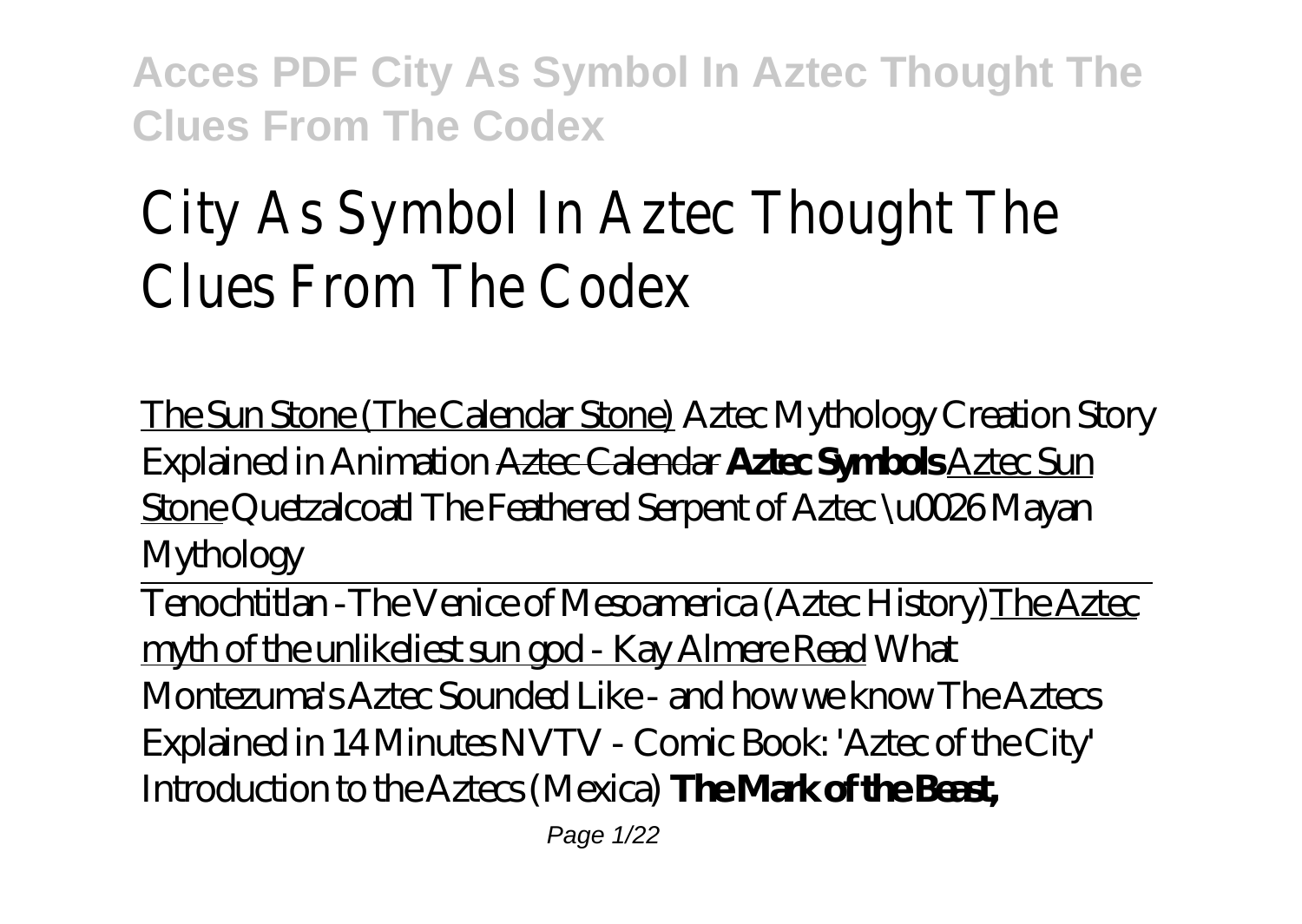**Pandemics, and the "New World Order"—Facts vs Fiction (Dalton Thomas)** We Explain The New World Order Conspiracy Theory America's Book of Secrets: Inside the Secret Service (S3, E9) | Full Episode | History Brad Meltzer's Decoded: Proof of UFOs Revealed (S2, E7) | Full Episode | History *America's Book of Secrets: Ancient Astronaut Cover Up (S2, E1) | Full Episode | History* Aztec Empire - History of the vintage mexico - MS RAJA America Unearthed: Epic Hunt for the Holy Grail in Nova Scotia (S1, E13) | Full Episode | History America's Book of Secrets: Inside the Army's Most Elite (S1, E9) | Full Episode | History *Top 10 Gods and Goddesses of Aztec Mythology Seven Wonders Of The Ancient World | Ancient Mysteries (S3) | Full Documentary | History*

Joe Rogan Talks About the Aztecs with Josh Homme15 Things You Didn't Know About The Aztecs Tikal: The Mayan City of the Jaguar Page 2/22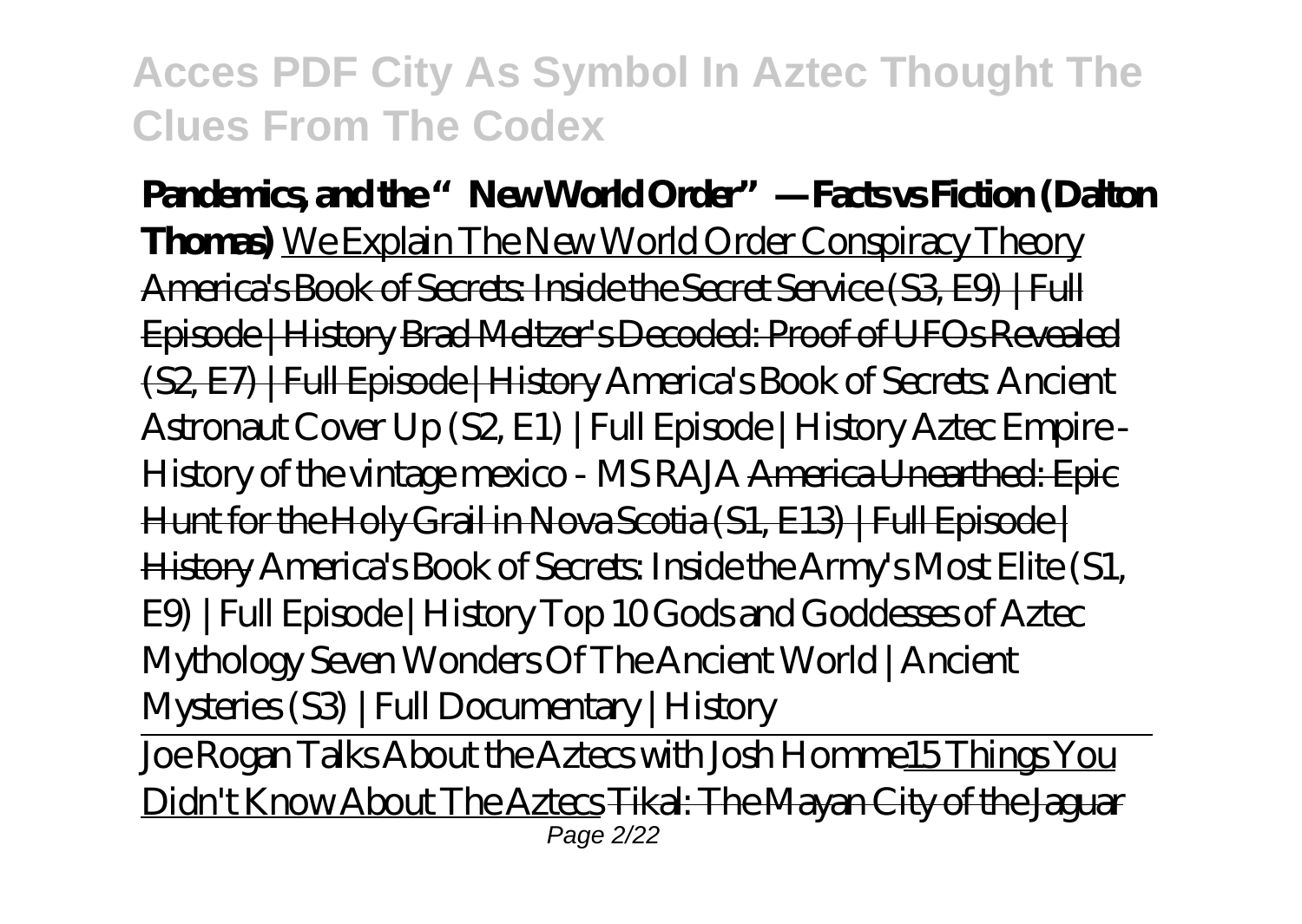God America Unearthed: Ancient Mayans Secrets in Georgia (S1,E1) | Full Episode | History History of ancient Mexico, Mesoamerica Toltec, Maya, Aztec, Olmec, Zapotec history The Rise And Fall Of The Aztec Empire Lost Worlds: Al Capone's Secret City of Chicago (S2, E10) | Full Episode | History **History of Ancient Mexico, Aztecs, Maya and more Explained in ten minutes** *City As Symbol In Aztec* David Carrasco CITY AS SYMBOL IN AZTEC THOUGHT: THE CLUES FROM THE CODEX MENDOZA One of the most significant developments in recent decades in the study of Mesoamerican cultures has been the realization that the Aztec society discovered by the Spaniards in the sixteenth century was a world dominated by that form known as the traditional city.

*City as Symbol in Aztec Thought: The Clues from the Codex ...* Page 3/22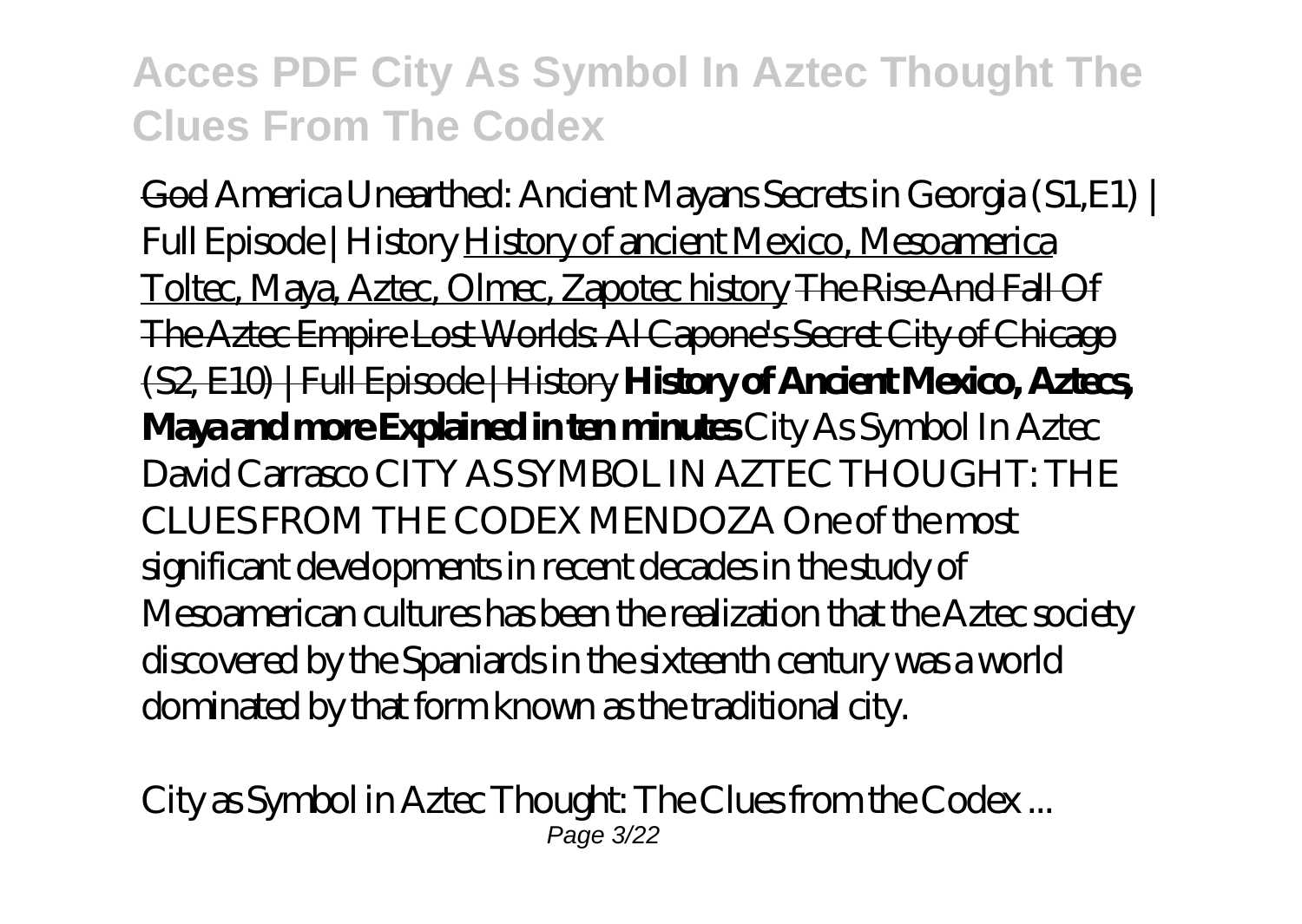Eagle, a symbol of power was also included in insignia of the Aztec capital Tenochtitlan. Today, the eagle statue in Mexico City still commemorates the foundation of Tenochtitlán but, the eagle has not a bird in its claw. In the Aztec Empire, the eagle symbolized one of the two elite warrior groups ("eagles") dedicated to the sun.

*10 Aztec Symbols Explained | Ancient Pages* Aztec city symbol

#### *Aztec city symbol - CartographyAssets*

City As Symbol In Aztec Thought The Clues From The Codex Author: ewiyli.mindbee.co-2020-11-17T00:00.00+00.01 Subject: City As Symbol In Aztec Thought The Clues From The Codex Keywords: city, as, symbol, in, aztec, thought, the, clues, from, the, codex Created  $P$ age  $4/22$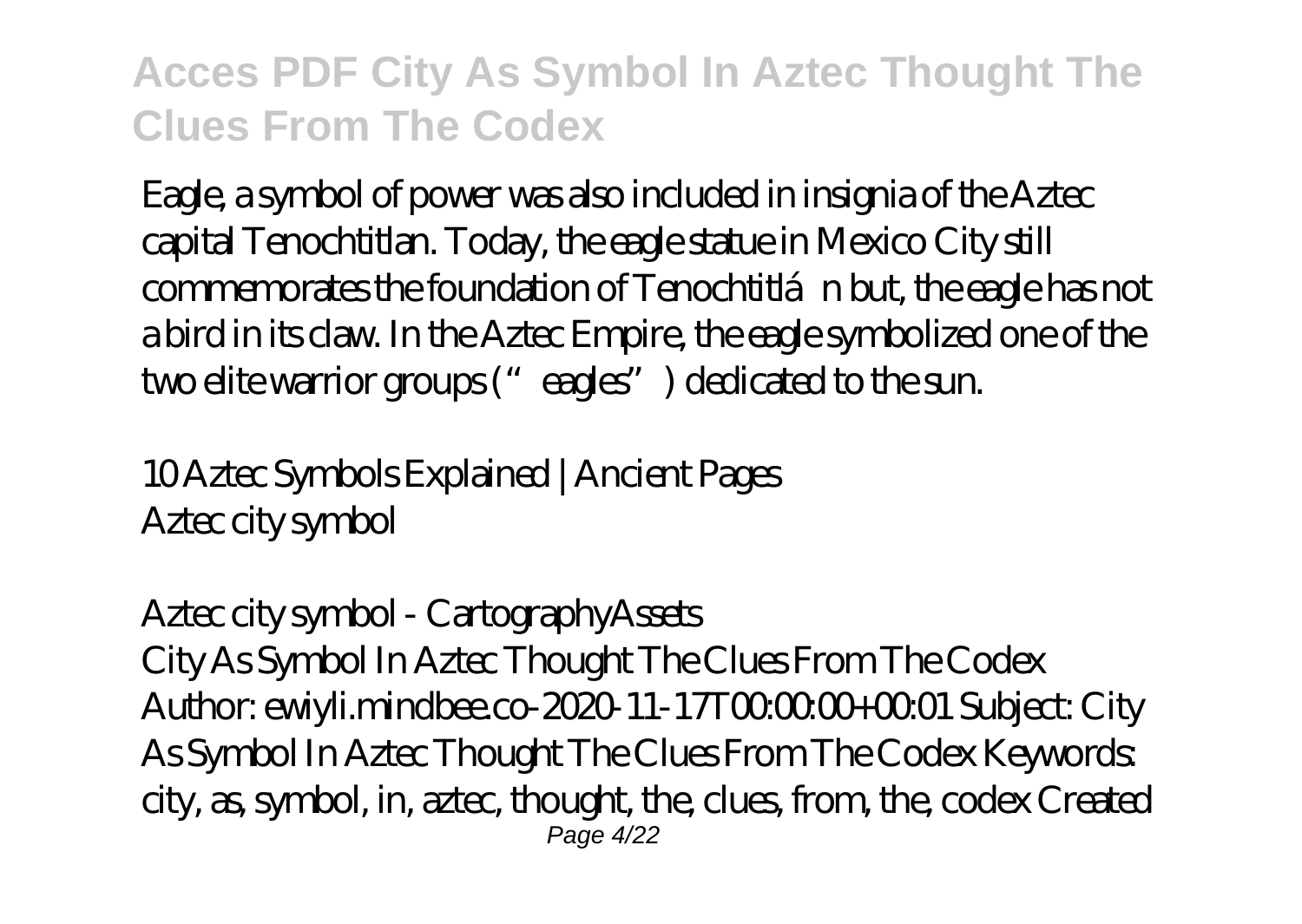#### Date: 11/17/2020 5:32:34 AM

*City As Symbol In Aztec Thought The Clues From The Codex* Aztec Symbols.The Aztecs were a Mesoamerican culture that existed in modern-day Mexico from the 14th to 16th centuries. The Aztec Empire, a confederation of three large city-states, was formed around the 15th Century. The Aztecs were comprised of several ethnic groups from the region.

*Aztec Symbols - Aztec Meanings - Graphic and Meanings of ...* The conquistadors defeated the emperor Cuauhtemoc and founded Mexico City on the ruins of the Aztec city of Tenochtitlan. The conquest radiated outwards from there, until the Spanish had incorporated all of Mesoamerica into the Spanish Empire. Page 5/22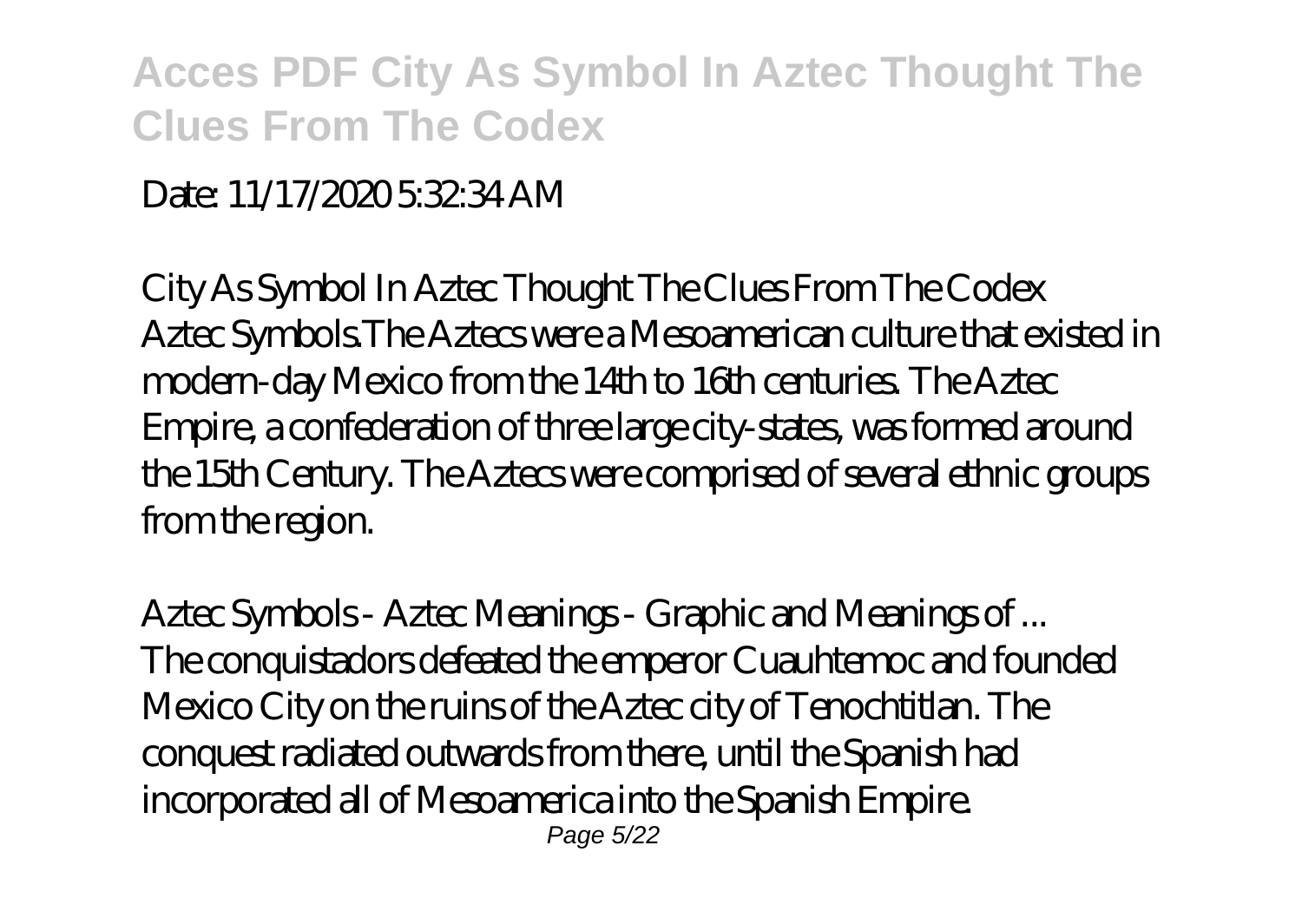#### *Aztec Symbols - Visual Library of Aztec Symbols*

The Aztec Empire reached its zenith just as first Spaniards arrived in Central America, in 1519, led by Hernán Corté s. The conquistadors defeated the emperor Cuauhtemoc and founded Mexico City on the ruins of the Aztec city of Tenochtitlan.

*Xochitl – Aztec symbol - Symbolikon Worldwide Symbols* Even more famously, the eagle was the symbol of the Aztec capital Tenochtitlan as the Aztecs believed that they were the descendants of the wandering tribe of the Mexica people. In the myth about the Mexica, they were said to have traveled Mesoamerica in search of a home – a home that would be indicated by an eagle sitting on a cactus.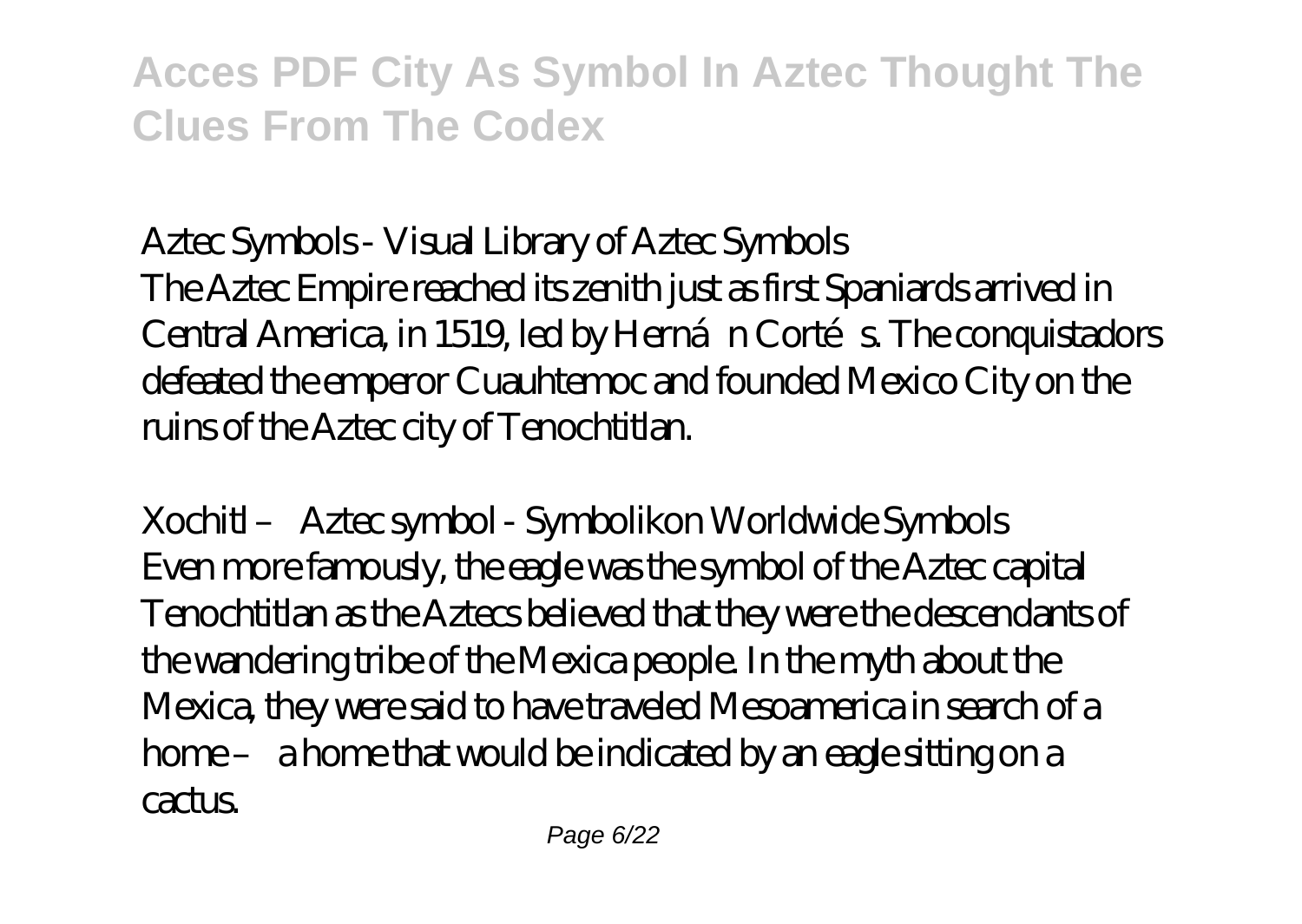#### *Aztec Symbols and Their Meaning - Symbol Sage*

Tenochtitlán, located in the heart of what is now Mexico City, was the largest city and capital of the Aztec Empire. Today, Mexico City is still one of the largest cities in the world, despite its unusual setting. It sits on a swampy island in the middle of Lake Texcoco in the Basin of Mexico, a strange place for any capital, ancient or modern.

#### *Capital City of Tenochtitlan - ThoughtCo*

Mexico City's Zócalo, the Plaza de la Constitución, is located at the site of Tenochtitlan's original central plaza and market, and many of the original calzadas still correspond to modern city streets. The Aztec calendar stone was located in the ruins. This stone is 4 meters (13 ft 1 in) in diameter and weighs over 20 short tons (17.9 long ...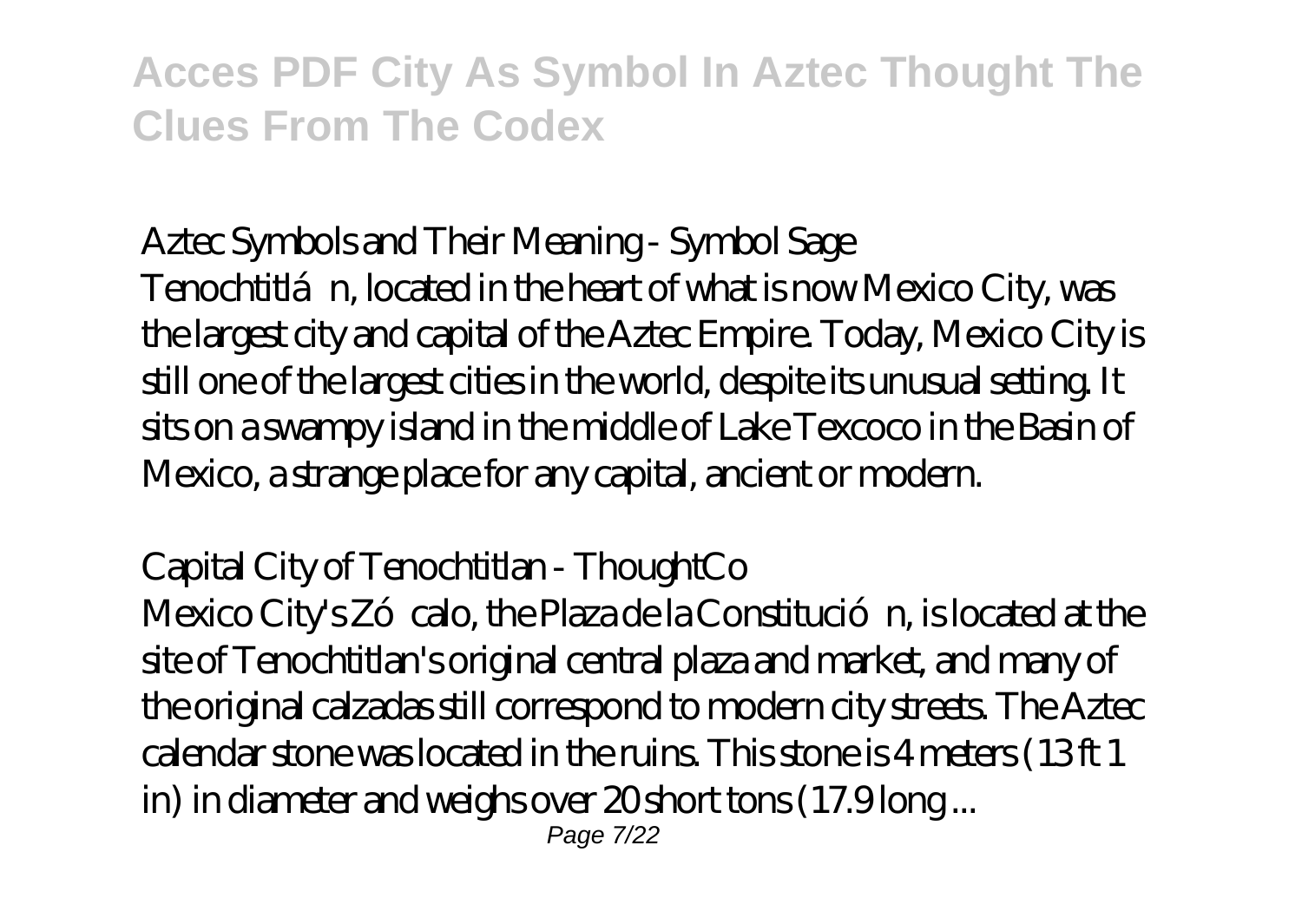#### *Tenochtitlan - Wikipedia*

City As Symbol In Aztec Thought The Clues From The Codex Recognizing the way ways to acquire this book city as symbol in aztec thought the clues from the codex is additionally useful. You have remained in right site to start getting this info. get the city as symbol in aztec thought the clues from the codex partner that we meet the expense of here and check out the link.

*City As Symbol In Aztec Thought The Clues From The Codex* Historic aztec, inca vector symbols, mayan temple pattern, native american culture signs Clipart - Fotosearch Enhanced. k43448800 Fotosearch Stock Photography and Stock Footage helps you find the perfect photo or footage, fast!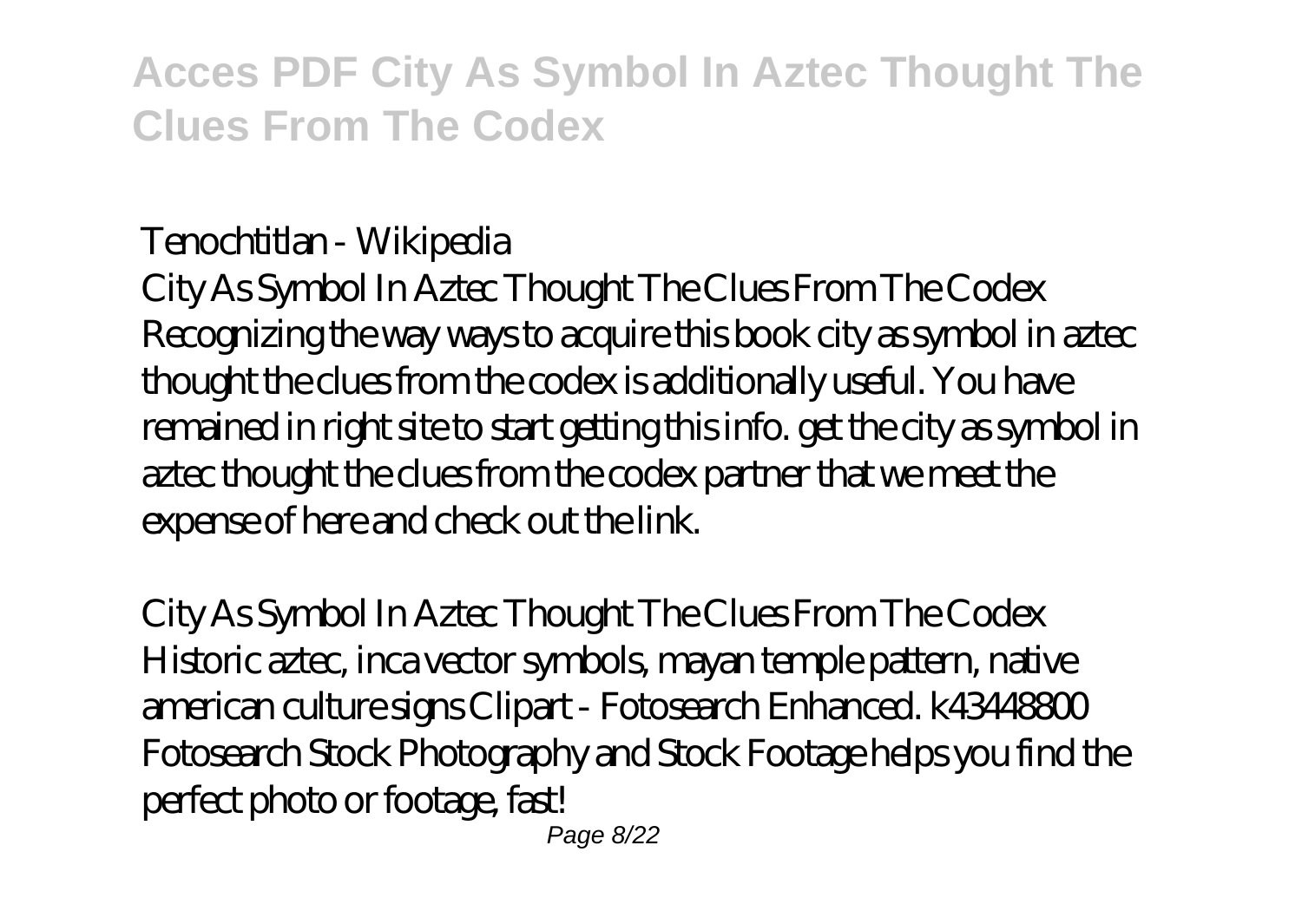*315 Best Aztec symbols images | Aztec symbols, Aztec art ...* Apr 2, 2020 - Explore Ebg Seisseisseis's board "Aztec art" on Pinterest. See more ideas about aztec art, art, aztec.

*30 Aztec art ideas in 2020 | aztec art, art, aztec* Jan 8, 2018 - Explore Dina Ina's board "aztec symbols+meanings" on Pinterest. See more ideas about aztec symbols, symbols and meanings, symbols.

*20+ Aztec symbols+meanings ideas | aztec symbols, symbols ...* Download Ebook City As Symbol In Aztec Thought The Clues From The Codex It must be good good when knowing the city as symbol in aztec thought the clues from the codex in this website. This is one of Page  $9/22$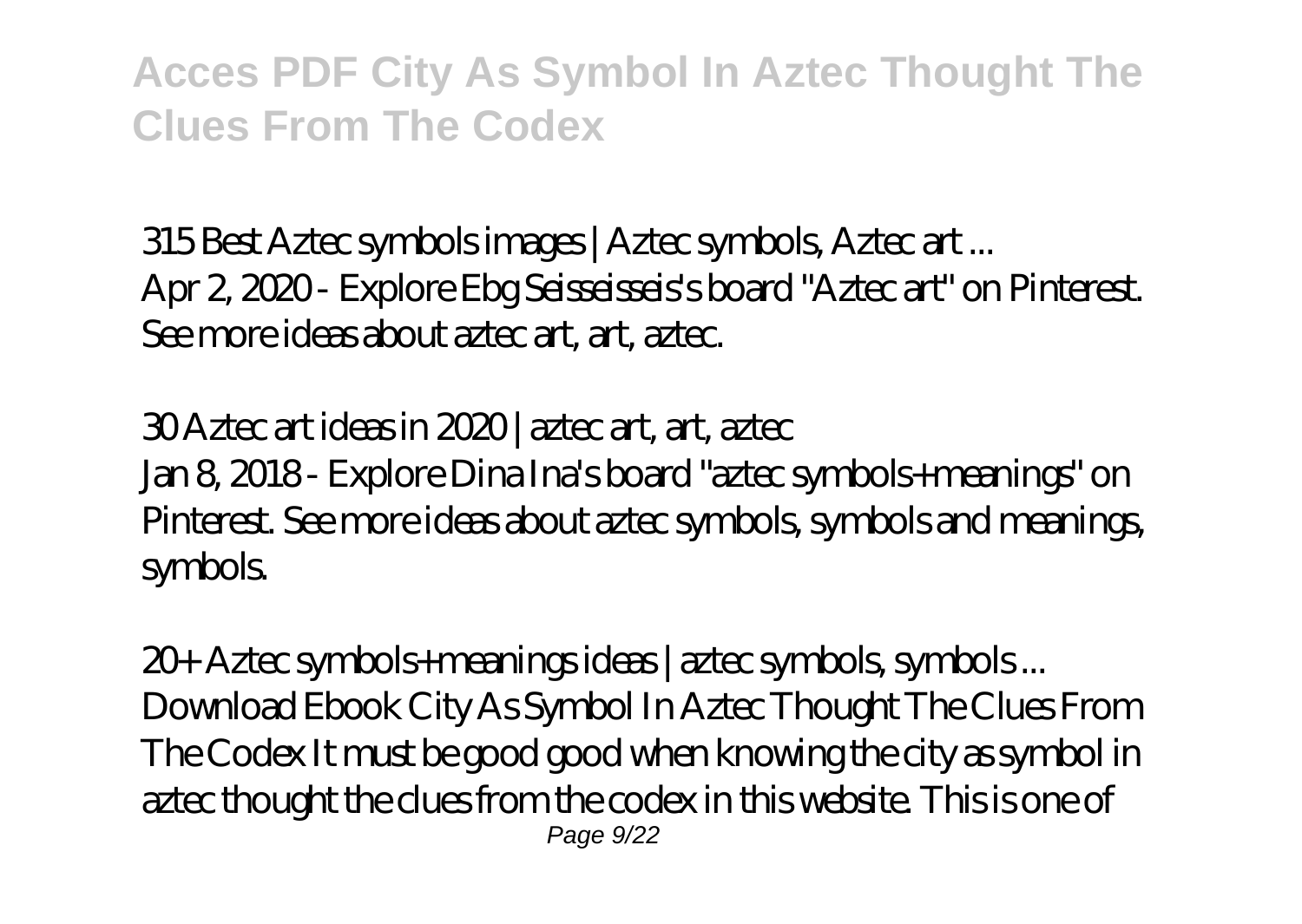the books that many people looking for. In the past, many people ask virtually this folder as their favourite record to retrieve and collect.

*City As Symbol In Aztec Thought The Clues From The Codex* More than war, however, it represented the very imperial power of the Aztecs/Mexica, vested in their great capital city, Tenochtitlan. The 7 round objects on the shield (sometimes 8 are shown) are not sea shells but balls of down (ihuiteteyo in Náhuatl), that bore associations with death.

*Did war shield symbols represent cities? - Mexicolore* The Aztecs ( $\angle$   $\alpha$  z t  $\kappa$  s  $\land$  were a Mesoamerican culture that flourished in central Mexico in the post-classic period from 1300 to 1521. The Aztec peoples included different ethnic groups of central Page 10/22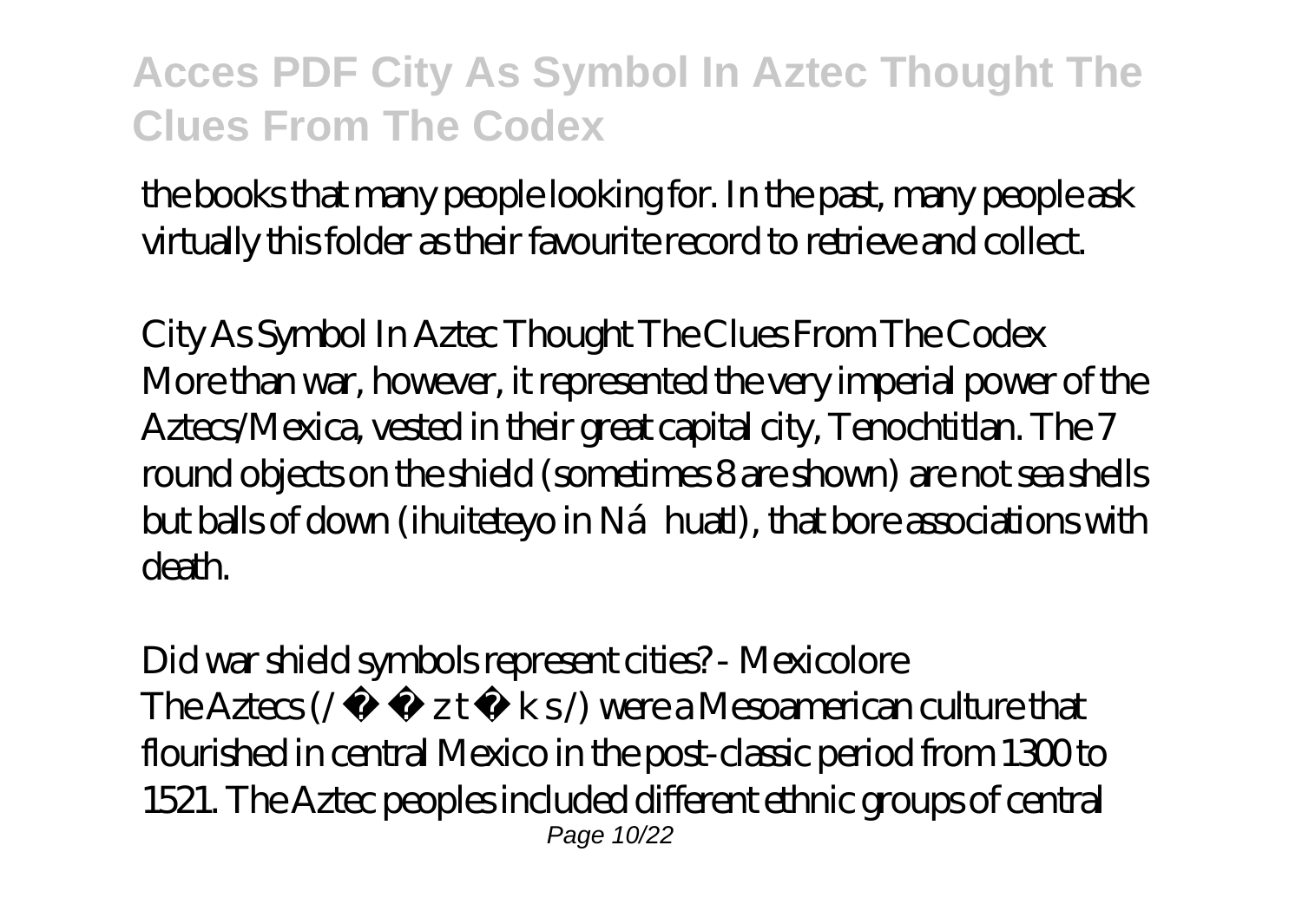Mexico, particularly those groups who spoke the Nahuatl language and who dominated large parts of Mesoamerica from the 14th to the 16th centuries. Aztec culture was organized into city-states ...

*Aztecs - Wikipedia* Sep 23, 2019 - Explore susanls's board "Inca and Aztec Symbols", followed by 403 people on Pinterest. See more ideas about Aztec symbols, Symbols, Mayan symbols.

The Sun Stone (The Calendar Stone) *Aztec Mythology Creation Story Explained in Animation* Aztec Calendar **Aztec Symbols** Aztec Sun Stone *Quetzalcoatl The Feathered Serpent of Aztec \u0026 Mayan* Page 11/22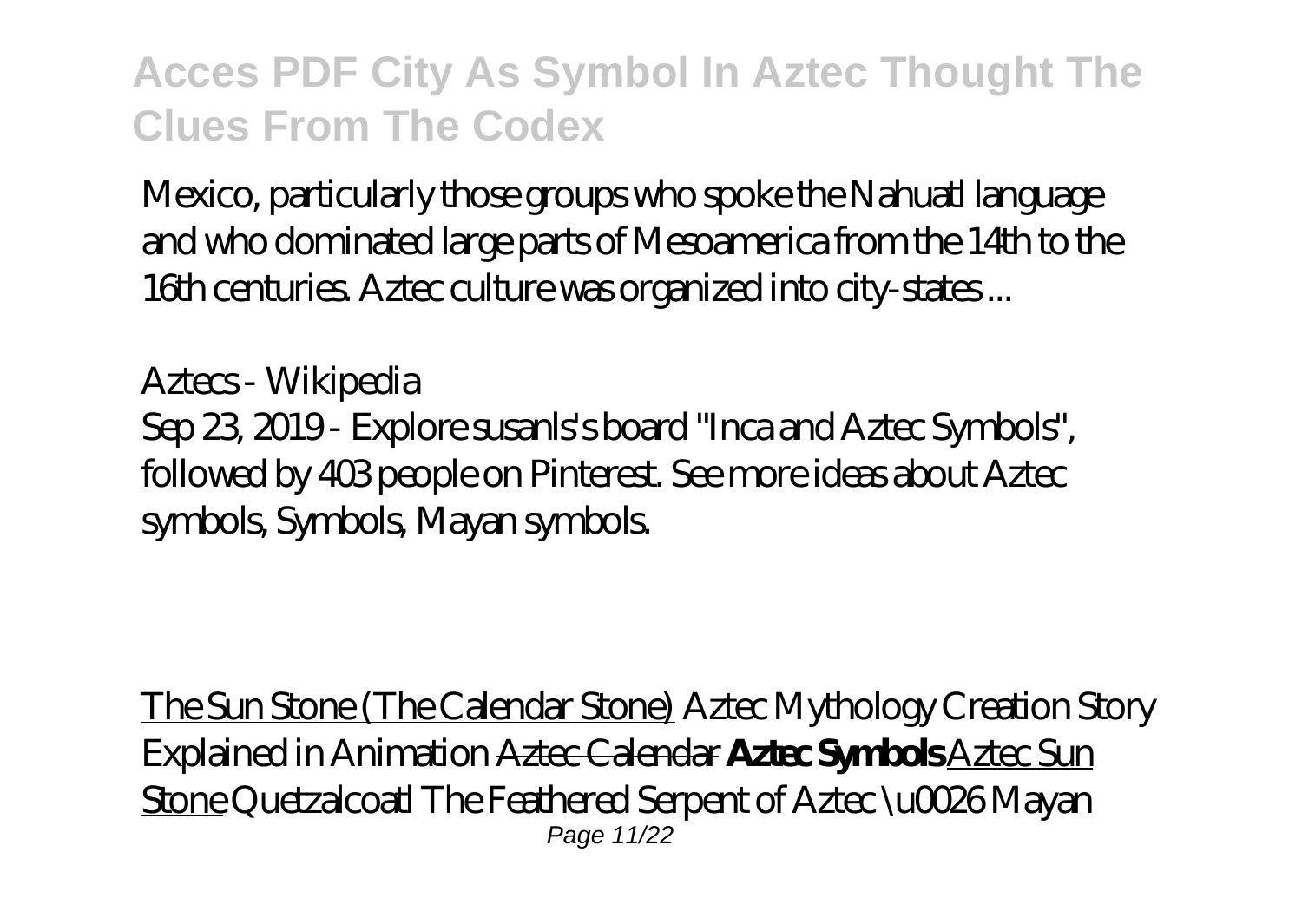*Mythology*

Tenochtitlan -The Venice of Mesoamerica (Aztec History)The Aztec myth of the unlikeliest sun god - Kay Almere Read *What Montezuma's Aztec Sounded Like - and how we know The Aztecs Explained in 14 Minutes NVTV - Comic Book: 'Aztec of the City' Introduction to the Aztecs (Mexica)* **The Mark of the Beast,** Pandemics, and the "New World Order" — Facts vs Fiction (Dalton **Thomas)** We Explain The New World Order Conspiracy Theory America's Book of Secrets: Inside the Secret Service (S3, E9) | Full Episode | History Brad Meltzer's Decoded: Proof of UFOs Revealed (S2, E7) | Full Episode | History *America's Book of Secrets: Ancient Astronaut Cover Up (S2, E1) | Full Episode | History* Aztec Empire - History of the vintage mexico - MS RAJA America Unearthed: Epic Hunt for the Holy Grail in Nova Scotia (S1, E13) | Full Episode | Page 12/22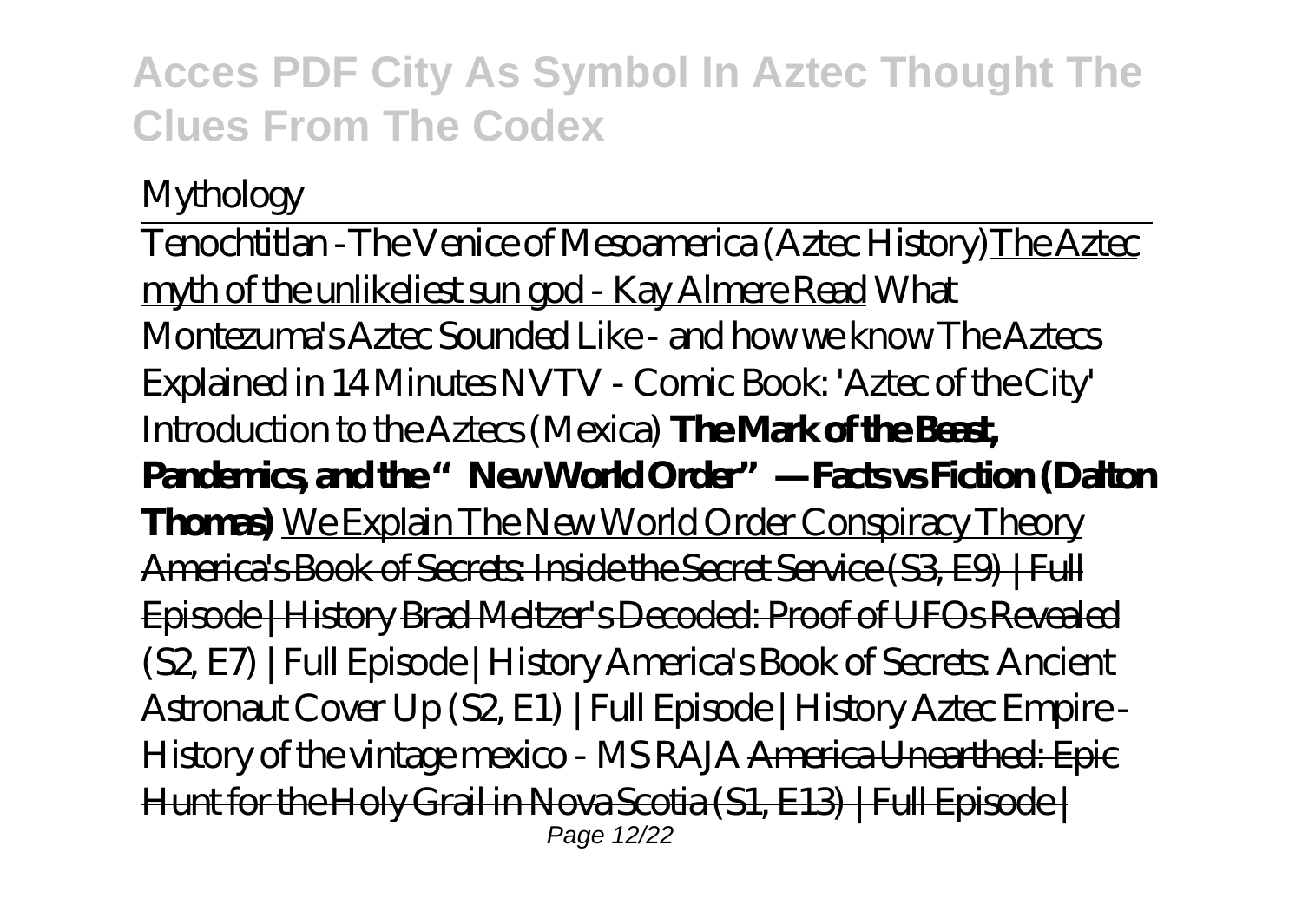History America's Book of Secrets. Inside the Army's Most Elite (S1, E9) | Full Episode | History *Top 10 Gods and Goddesses of Aztec Mythology Seven Wonders Of The Ancient World | Ancient Mysteries (S3) | Full Documentary | History*

Joe Rogan Talks About the Aztecs with Josh Homme15 Things You Didn't Know About The Aztecs Tikal: The Mayan City of the Jaguar God America Unearthed: Ancient Mayans Secrets in Georgia (S1,E1) | Full Episode | History History of ancient Mexico, Mesoamerica Toltec, Maya, Aztec, Olmec, Zapotec history The Rise And Fall Of The Aztec Empire Lost Worlds: Al Capone's Secret City of Chicago (S2, E10) | Full Episode | History **History of Ancient Mexico, Aztecs, Maya and more Explained in ten minutes** *City As Symbol In Aztec* David Carrasco CITY AS SYMBOL IN AZTEC THOUGHT: THE CLUES FROM THE CODEX MENDOZA One of the most Page 13/22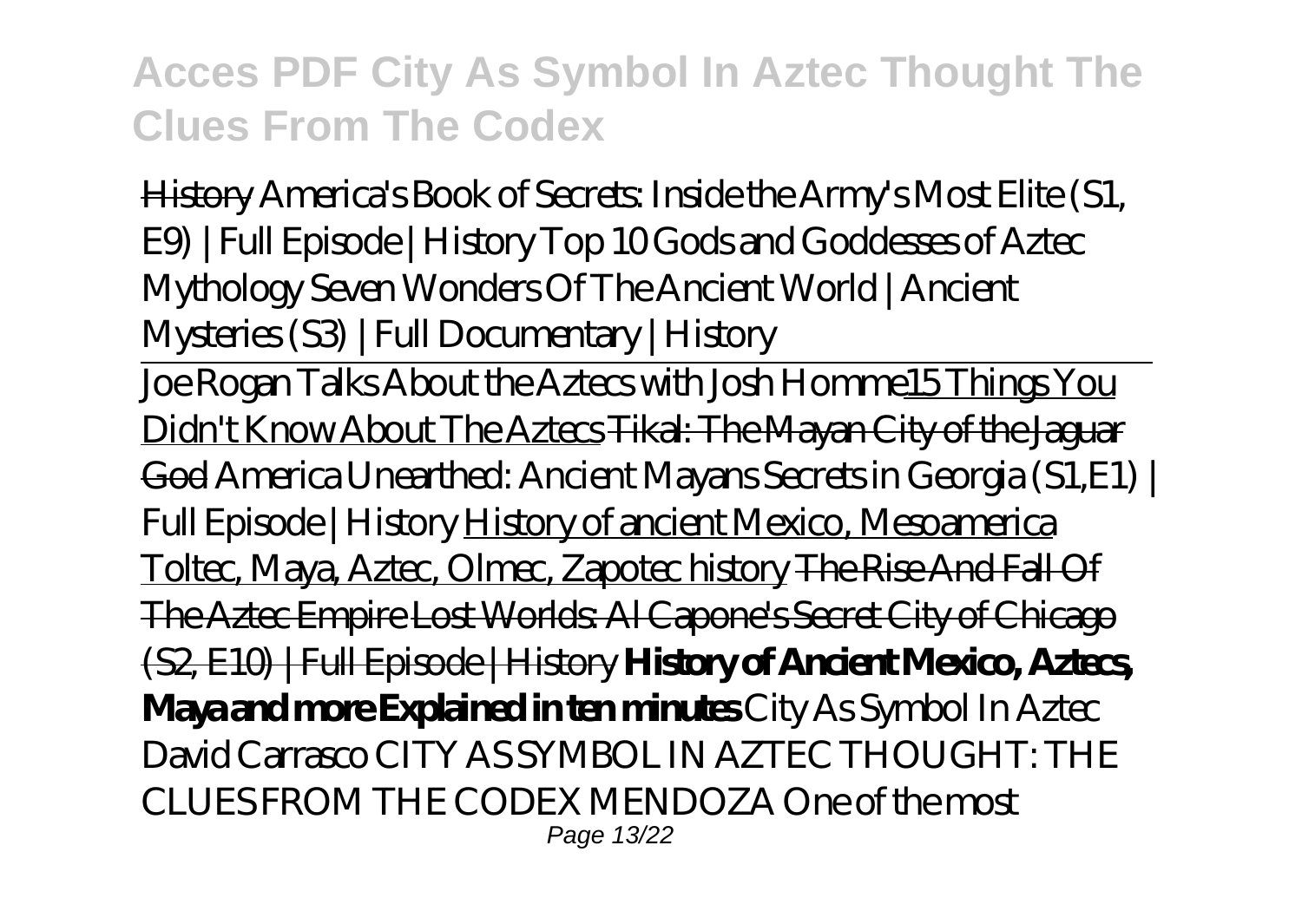significant developments in recent decades in the study of Mesoamerican cultures has been the realization that the Aztec society discovered by the Spaniards in the sixteenth century was a world dominated by that form known as the traditional city.

*City as Symbol in Aztec Thought: The Clues from the Codex ...* Eagle, a symbol of power was also included in insignia of the Aztec capital Tenochtitlan. Today, the eagle statue in Mexico City still commemorates the foundation of Tenochtitlán but, the eagle has not a bird in its claw. In the Aztec Empire, the eagle symbolized one of the two elite warrior groups ("eagles") dedicated to the sun.

*10 Aztec Symbols Explained | Ancient Pages* Aztec city symbol

Page 14/22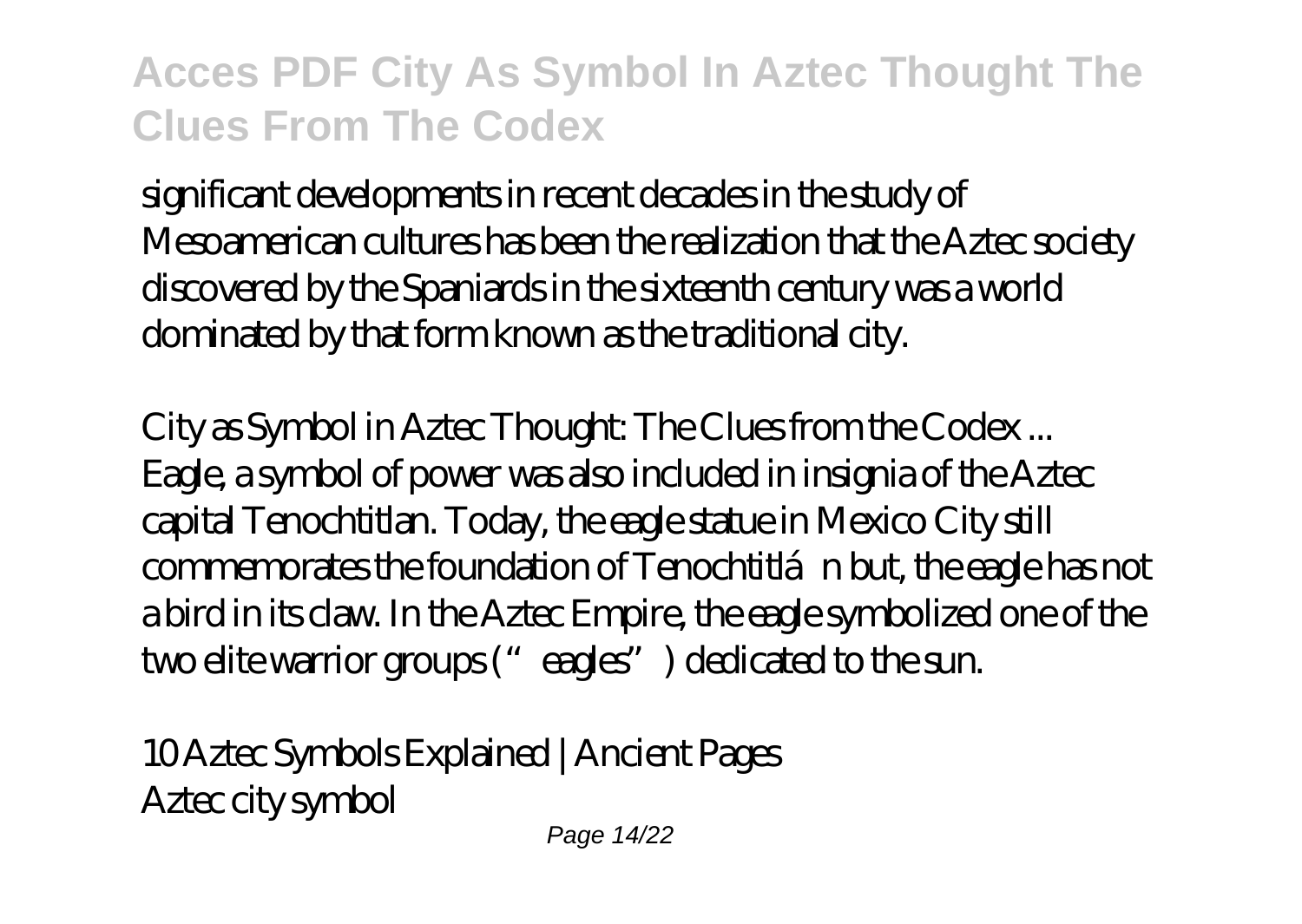#### *Aztec city symbol - CartographyAssets*

City As Symbol In Aztec Thought The Clues From The Codex Author: ewiyli.mindbee.co-2020-11-17T00.00.00+00.01 Subject: City As Symbol In Aztec Thought The Clues From The Codex Keywords: city, as, symbol, in, aztec, thought, the, clues, from, the, codex Created Date: 11/17/2020 5:32:34 AM

*City As Symbol In Aztec Thought The Clues From The Codex* Aztec Symbols.The Aztecs were a Mesoamerican culture that existed in modern-day Mexico from the 14th to 16th centuries. The Aztec Empire, a confederation of three large city-states, was formed around the 15th Century. The Aztecs were comprised of several ethnic groups from the region.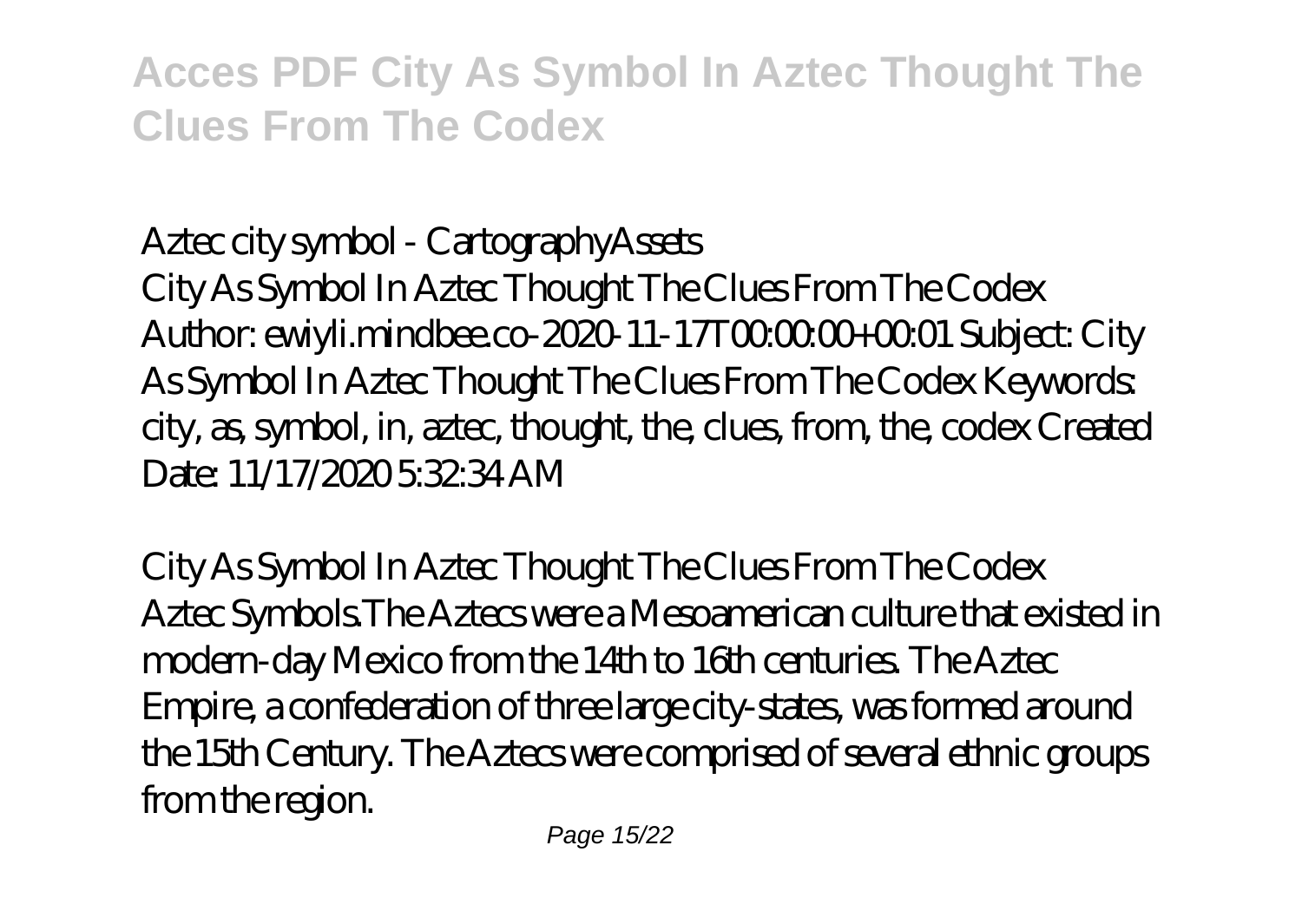*Aztec Symbols - Aztec Meanings - Graphic and Meanings of ...* The conquistadors defeated the emperor Cuauhtemoc and founded Mexico City on the ruins of the Aztec city of Tenochtitlan. The conquest radiated outwards from there, until the Spanish had incorporated all of Mesoamerica into the Spanish Empire.

*Aztec Symbols - Visual Library of Aztec Symbols* The Aztec Empire reached its zenith just as first Spaniards arrived in Central America, in 1519, led by Hernán Cortés. The conquistadors defeated the emperor Cuauhtemoc and founded Mexico City on the ruins of the Aztec city of Tenochtitlan.

*Xochitl – Aztec symbol - Symbolikon Worldwide Symbols* Page 16/22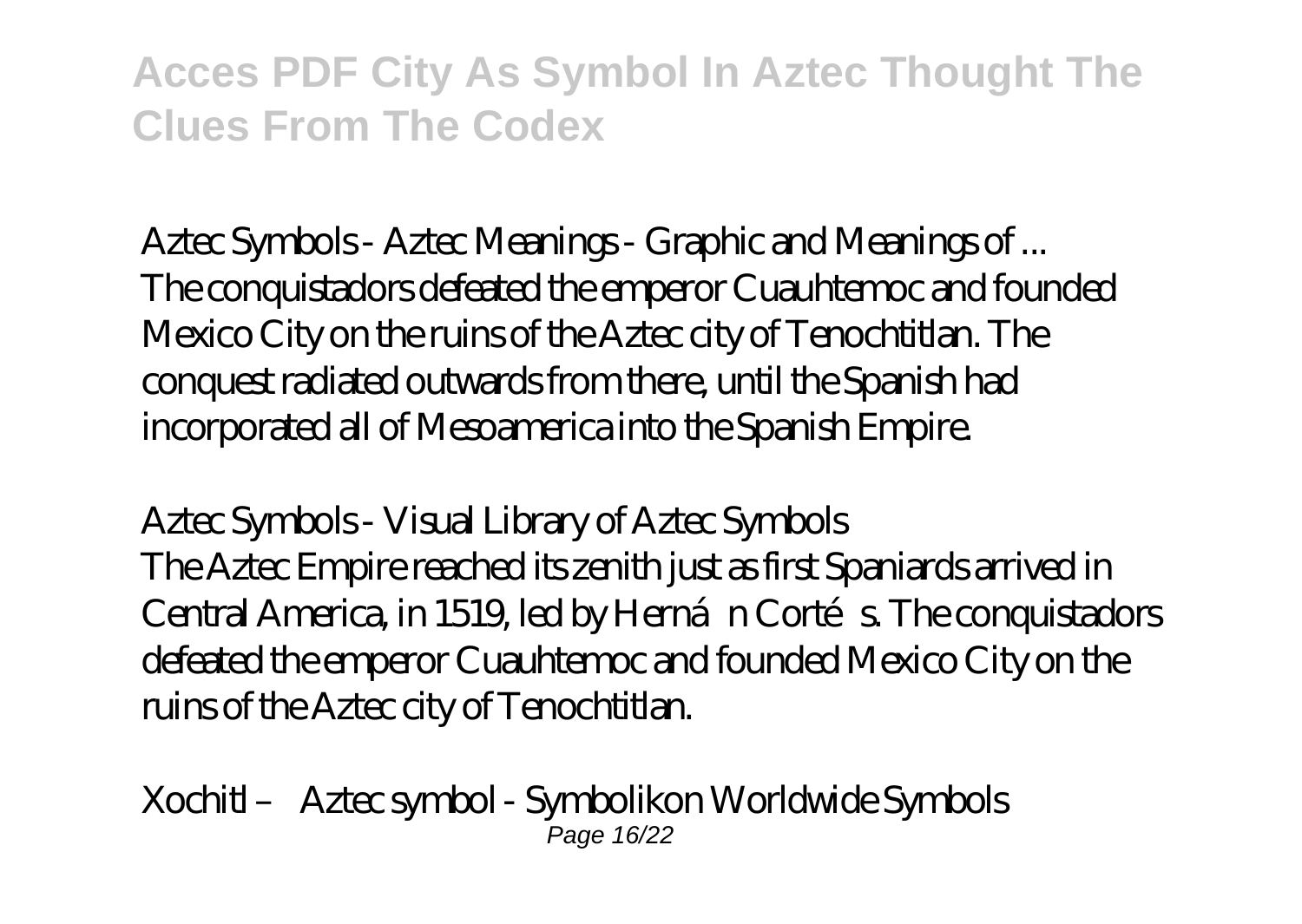Even more famously, the eagle was the symbol of the Aztec capital Tenochtitlan as the Aztecs believed that they were the descendants of the wandering tribe of the Mexica people. In the myth about the Mexica, they were said to have traveled Mesoamerica in search of a home – a home that would be indicated by an eagle sitting on a cactus.

#### *Aztec Symbols and Their Meaning - Symbol Sage* Tenochtitlán, located in the heart of what is now Mexico City, was the largest city and capital of the Aztec Empire. Today, Mexico City is still one of the largest cities in the world, despite its unusual setting. It sits on a swampy island in the middle of Lake Texcoco in the Basin of Mexico, a strange place for any capital, ancient or modern.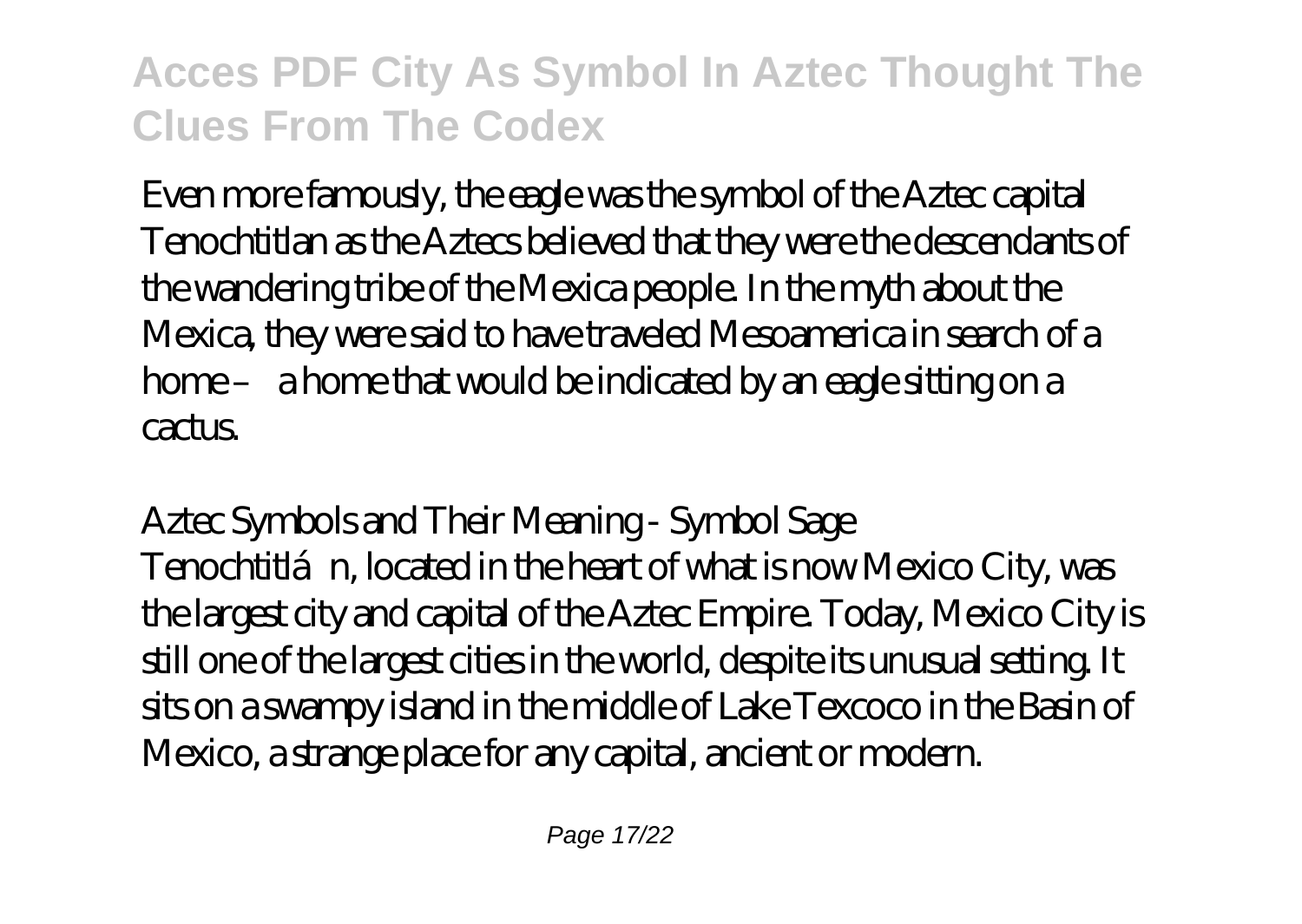#### *Capital City of Tenochtitlan - ThoughtCo*

Mexico City's Zó calo, the Plaza de la Constitución, is located at the site of Tenochtitlan's original central plaza and market, and many of the original calzadas still correspond to modern city streets. The Aztec calendar stone was located in the ruins. This stone is 4 meters (13 ft 1 in) in diameter and weighs over 20 short tons (17.9 long ...

#### *Tenochtitlan - Wikipedia*

City As Symbol In Aztec Thought The Clues From The Codex Recognizing the way ways to acquire this book city as symbol in aztec thought the clues from the codex is additionally useful. You have remained in right site to start getting this info. get the city as symbol in aztec thought the clues from the codex partner that we meet the expense of here and check out the link. Page 18/22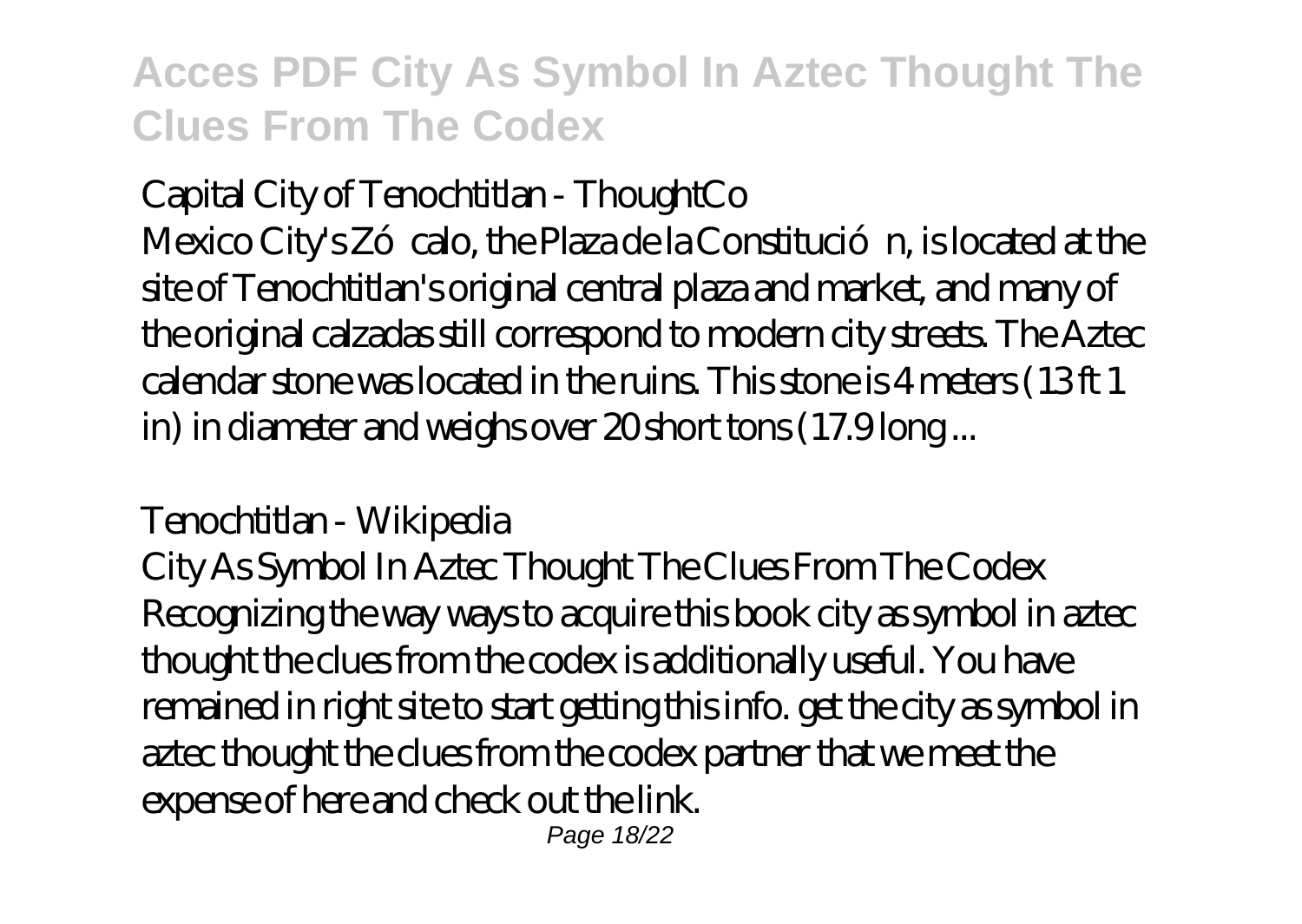*City As Symbol In Aztec Thought The Clues From The Codex* Historic aztec, inca vector symbols, mayan temple pattern, native american culture signs Clipart - Fotosearch Enhanced. k43448800 Fotosearch Stock Photography and Stock Footage helps you find the perfect photo or footage, fast!

*315 Best Aztec symbols images | Aztec symbols, Aztec art ...* Apr 2, 2020 - Explore Ebg Seisseisseis's board "Aztec art" on Pinterest. See more ideas about aztec art, art, aztec.

*30 Aztec art ideas in 2020 | aztec art, art, aztec*

Jan 8, 2018 - Explore Dina Ina's board "aztec symbols+meanings" on Pinterest. See more ideas about aztec symbols, symbols and meanings, Page 19/22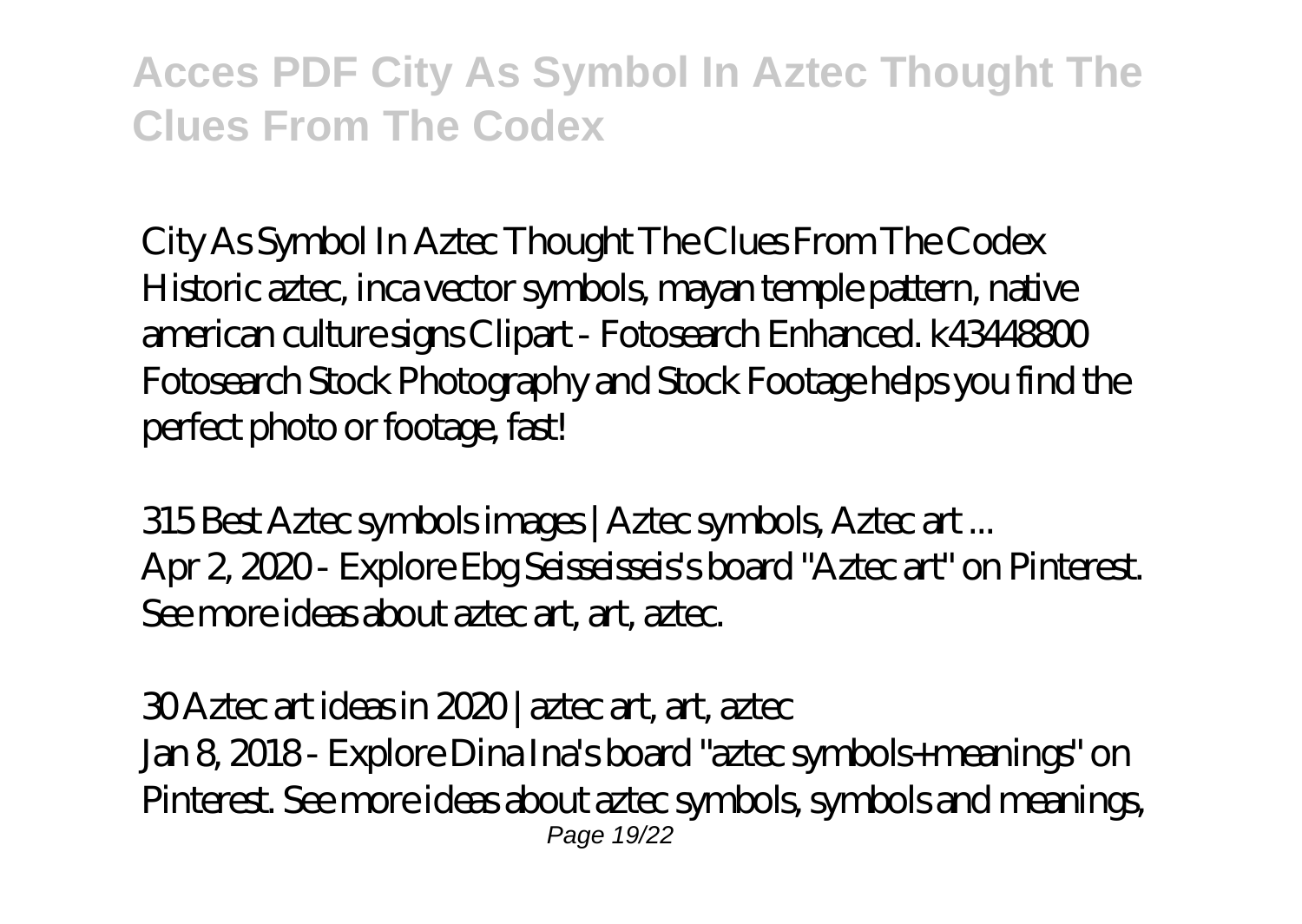symbols.

*20+ Aztec symbols+meanings ideas | aztec symbols, symbols ...* Download Ebook City As Symbol In Aztec Thought The Clues From The Codex It must be good good when knowing the city as symbol in aztec thought the clues from the codex in this website. This is one of the books that many people looking for. In the past, many people ask virtually this folder as their favourite record to retrieve and collect.

*City As Symbol In Aztec Thought The Clues From The Codex* More than war, however, it represented the very imperial power of the Aztecs/Mexica, vested in their great capital city, Tenochtitlan. The 7 round objects on the shield (sometimes 8 are shown) are not sea shells but balls of down (ihuiteteyo in Náhuatl), that bore associations with Page 20/22